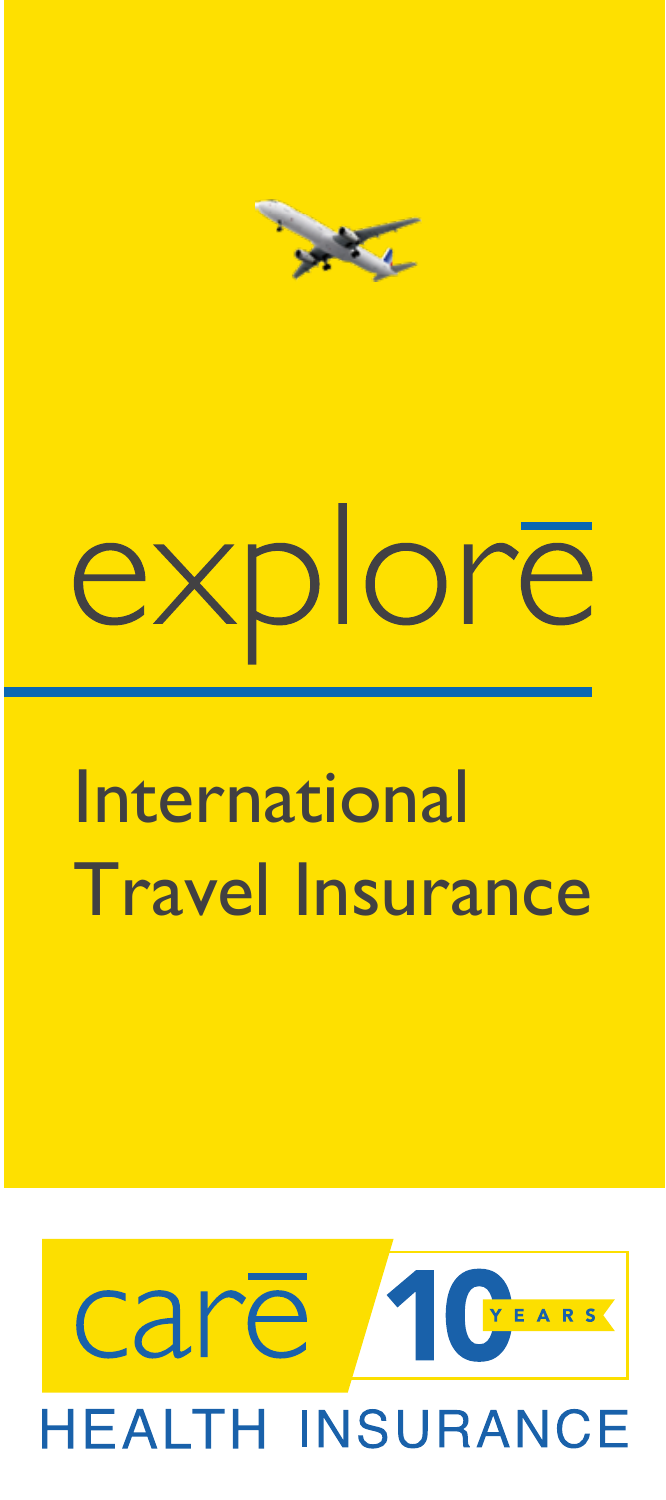#### $explor\overline{e}$  the world without a worry!

To 'explore' the world is one of life's most delightful experiences one that you wish to make the most of. From visa formalities to hand-picking the choicest tour package, you leave no stone unturned in ensuring your trip is perfect in every way.

You sure don't wish that an unforeseen situation, especially pertaining to your health, should ruin your trip. At Care Health Insurance, your happiness and comfort is our priority. Which is why, we don't just take care of your medical needs while travelling overseas, but go beyond. explore - International Travel Insurance from Care Health Insurance brings you a world of new-age benefits & services. Right from trip cancellation to hospitalization and compensating for lost baggage too...! All you need to do is pack your bags, plan the trip of your choice, and you're ready to go! Rest assured, with explore, all you'll take back home will be happy memories.

- Travel insurance plans
- Region specific plans to suit your needs
- Schengen approved Travel Insurance<sup>#</sup>
- Complete support in case of medical or non-medical emergency
- Exclusive features and coverage options
- Instant Policy

# Available for plans with no sub limit

#### explore - a snapshot!

#### Key Coverage for Medical needs

- Hospitalisation Cover In-patient & Out-patient (in case of emergency)
- Pre-Existing Disease Coverage (in case of Life Threatening Conditions)
- Treatment in Home Country As a part of Inpatient care
- Common Carrier Accidental Death
- Dental Expenses
- Daily Allowance for Hospitalization
- 2-way Compassionate Visit
- Accidental Death/Permanent Total Disability

#### ... and key Coverage for Non-medical needs as well!

- Trip Delay, Cancellation or Interruption
- Loss/Delay of Checked-In baggage
- Loss of Passport
- Personal Liability
- Return of Minor Child
- Up-gradation To Business Class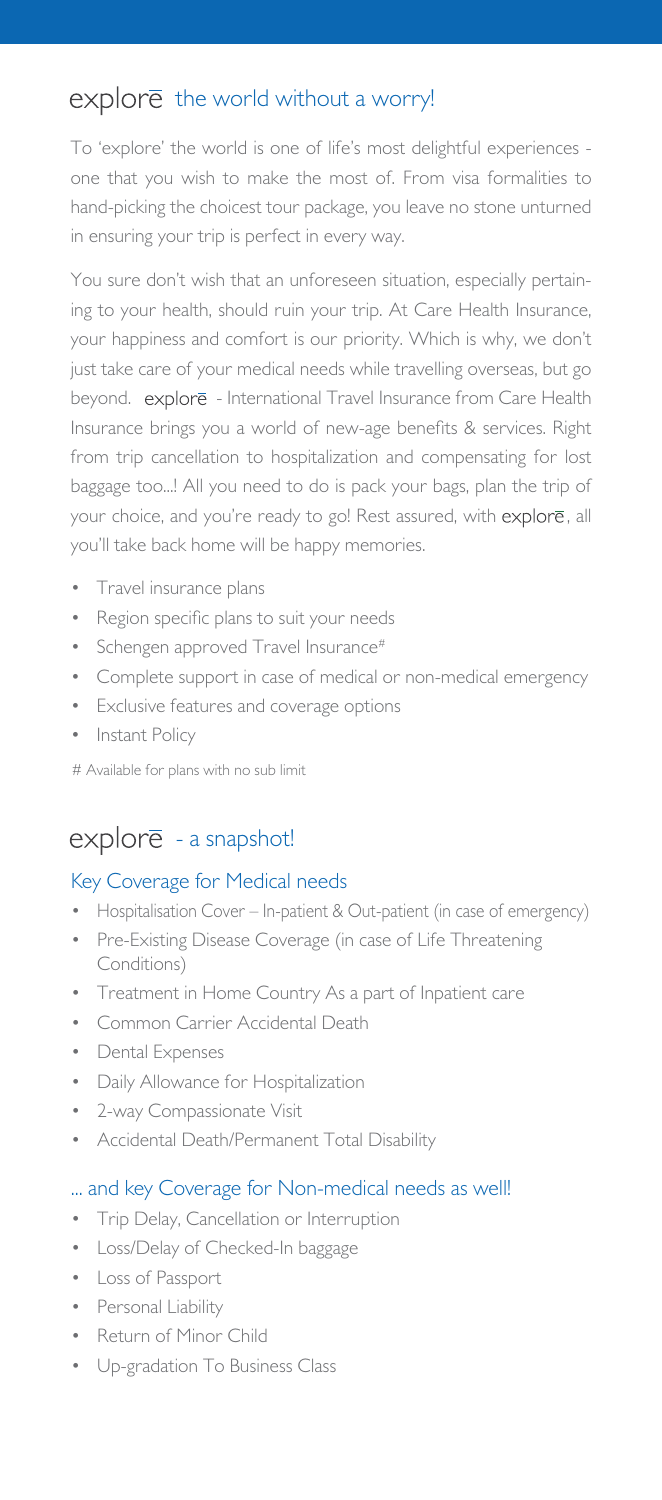#### explore medical coverage!

#### What if you contraced sevre infection during your trip ?

Medical Cover: Covers your emergency hospitalization or treatment if during your travel you are diagnosed with an illness, or any Life Threatening Previous illness. In case you require further treatment even after your return, expenses for the same will be covered up to a period of 30 days or upto policy end date, whichever is earlier.

#### What if you have a medical emtergency during your trip and there is no hospital in the near vicinity?

Medical Evacuation: Covers costs incurred for any emergency transportation and evacuation services, to transfer you to an appropriate medical facility within our network.

What if the vehicle you are traveling in met with an accident? Personal Accident: Covers any unfortunate situation arising out of an accident, death or permanent total disability, while you're traveling abroad.

What if the aircraft you're traveling in is involved in a mid-air mishap? Common Carrier Accidental Death: Lumpsum payment of Sum Insured in case of accidental death as a passenger on a common carrier/transport. Even covers mounting and unmounting during your trip.

#### What if you have a painful fall during your trip and end up with missing teeth?

Dental Expenses: Covers dental expenses incurred in connection with any injury while on your trip.

#### explore benefits beyond medical!

#### What if you cancelled your trip because of a storm?

Trip Cancellation & Interruption: We cover financial loss incurred out of cancellation of your trip due to an unforeseen event arising due to specified manmade or natural situations.

What if an unforseen event caused your flight to be delayed? Trip Delay: If your departure is delayed we will pay a fixed amount for each block of 4 consecutive hours of delay from the scheduled departure due to earthquake, flood, rains, strom, cyclone or tempest; or terrorism.

#### What if regaining your Checked-in Baggage becomes a concern?

Loss of Checked-in Baggage: Covers expenses for your checked-in baggage that you lost while in custody of the Common Carrier.

Delay of Checked-in Baggage: Covers expenses in case of a delay in receipt of the checked-in baggage beyond 12 consecutive hours.

#### What if you can't find your passport?

Worry not! We even cover this.

Loss of Passport: Covers expenses for the issue of a new or duplicate passport.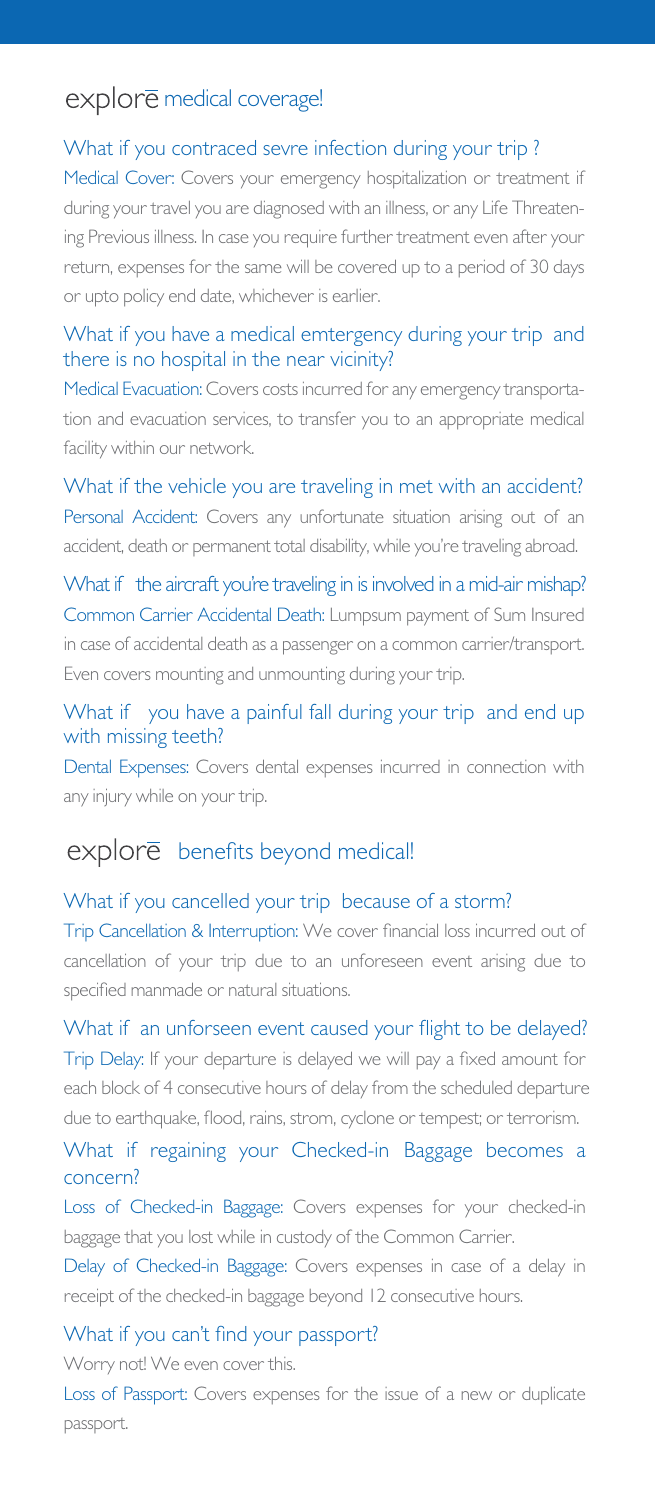What if you dropped your heavy suitcase fracturing an old woman's foot? Personal Liability: Covers expenses against legal liability for bodily injury or property damage that occurred accidentally to third parties during your trip.

What if your Visa is rejected? Refund of Visa Fee: We will pay for re-imbursement of Visa fee if , if the Visa got rejected for no fault or negligence of the Insured Person.

#### explore the world of added privileges

#### What if you wish to make a phone call to your spouse often while hospitalized?

Daily Allowance in case of Hospitalization: Pays a specified amount per day of stay at the hospital to meet numerous allied expenses such as attendant's meals, transportation and communication incurred, in case of hospitalization for over two consecutive days, for a period of maximum 5 consecutive days.

#### What if you want your mom to visit you while hospitalized?

2-way Compassionate Visit: Covers transportation expenses for one immediate family member to travel to the insured's current location.

#### What if you fractured your back/spine and can't travel economy class?

Up-gradation To Business Class: Compensates for up-gradation to business class for return air travel, in case of hospitalization for over five consecutive days, due to injury sustained whilst on a trip.

#### What if you're down with severe malaria but your son has to return to school?

Return of Minor Child: Covers the return cost of your minor child to your home location, in case you're hospitalized and travelling alone with your child/children.

#### explore well-thought-through provisions

#### What if you are a FREQUENT FLYER?

You can opt for multi trip policy if you are a frequent flyer. There are maximum trip duration option 15 or 21 or 30 or 45 or 60 or 90 days

#### Choose your policy duration as per your needs

In case of single trip, you can opt for a policy period up to a maximum of 365 days. In case of a multi trip, you can opt for a maximum trip duration as specified under each plan. Also, if you wish to extend your policy, you can do it for a maximum duration of 365 days by logging on to our website - www.careinsurance.com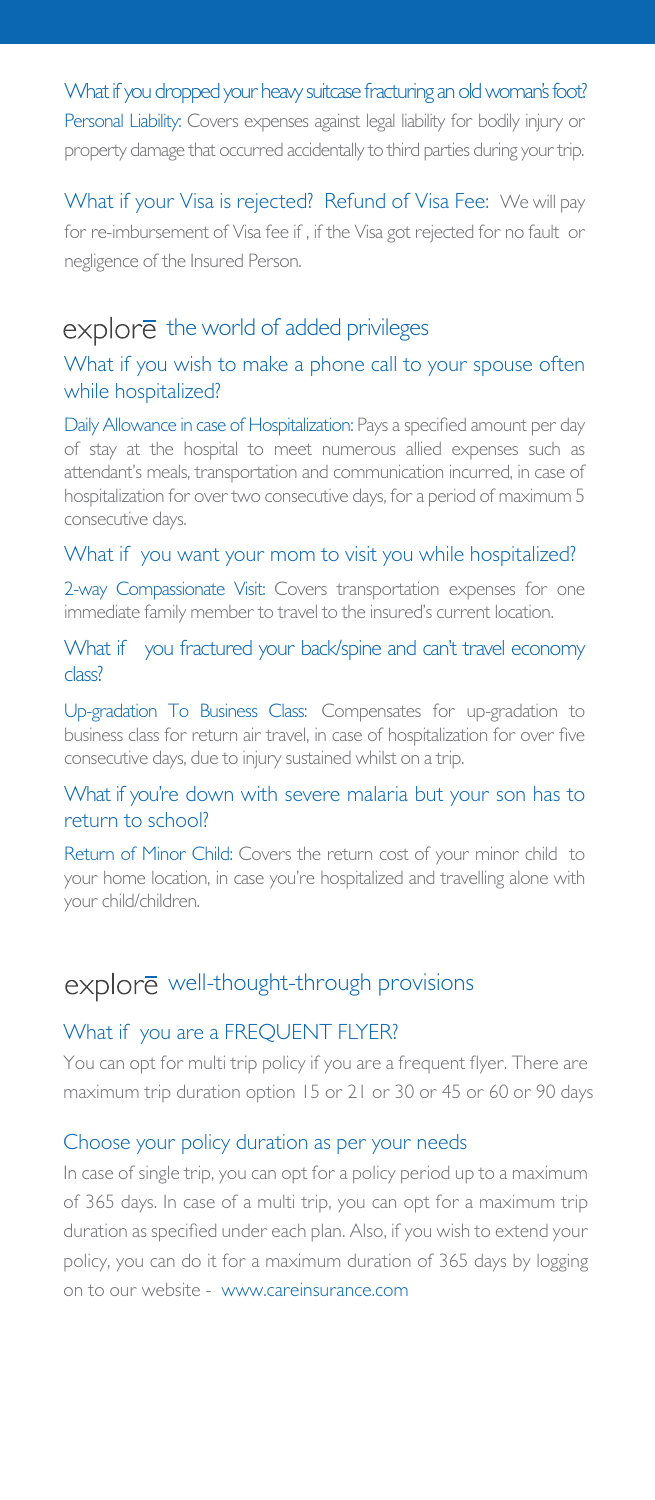#### Plan Highlights

| SL.No.         | Description                                                         | <b>Explore Asia</b><br>(Plan I)                                       | Explore ANZ<br>(Plan 2)                                               | <b>Explore Africa</b><br>(Plan <sub>3</sub> )                         | <b>Explore Europe</b><br>(Plan 4)                                     | Explore Canada+<br>(Plan 5)                                           | <b>Explore Silver</b><br>(Plan 6)                                     | Explore Gold<br>(Plan 7)                                              | <b>Explore Platinum</b><br>(Plan 8)                                   |
|----------------|---------------------------------------------------------------------|-----------------------------------------------------------------------|-----------------------------------------------------------------------|-----------------------------------------------------------------------|-----------------------------------------------------------------------|-----------------------------------------------------------------------|-----------------------------------------------------------------------|-----------------------------------------------------------------------|-----------------------------------------------------------------------|
| 1              | Sum Insured                                                         | US \$ 10k, 25K,<br>50K & 100K                                         | US \$ 25K,<br>50K & 100K                                              | US \$ 25K,<br>50K & 100K                                              | €30K & 100K                                                           | <b>US \$50K &amp; 100K</b>                                            | US \$ 25K, 50K<br>& 100K,200k                                         | US \$50K, 100K.<br>200k.300K & 500K                                   | US \$50K, 100K, 300K<br>500K,750k,1000k                               |
| $\overline{2}$ | Geographical Scope                                                  | Asia                                                                  | Australia &<br>New Zealand                                            | Africa                                                                | Europe & UK                                                           | Worldwide<br>excluding US                                             | Worldwide Including US & Canada /<br>Worldwide excluding US & Canada  |                                                                       |                                                                       |
| 3              | Trip Options                                                        |                                                                       |                                                                       |                                                                       |                                                                       |                                                                       |                                                                       |                                                                       |                                                                       |
|                | Single Trip                                                         | Yes                                                                   | Yes                                                                   | Yes                                                                   | Yes                                                                   | Yes                                                                   | Yes                                                                   | Yes                                                                   | Yes                                                                   |
|                | Multi-trip (Policy will<br>be on annual basis)                      | Yes                                                                   | No                                                                    | No                                                                    | No                                                                    | No                                                                    | Yes                                                                   | Yes                                                                   | Yes                                                                   |
| $\overline{4}$ | Trip Duration (in days)<br>$-$ Single Trip                          |                                                                       |                                                                       |                                                                       |                                                                       |                                                                       |                                                                       |                                                                       |                                                                       |
|                | Minimum                                                             | $\overline{2}$                                                        | $\overline{2}$                                                        | $\overline{2}$                                                        | $\overline{2}$                                                        | $\overline{2}$                                                        | $\overline{2}$                                                        | $\overline{2}$                                                        | $\overline{2}$                                                        |
|                | Maximum                                                             | 365                                                                   | 365                                                                   | 365                                                                   | 365                                                                   | 365                                                                   | 365                                                                   | 365                                                                   | 365                                                                   |
| 5              | Trip Duration (in days)<br>- Multi-trip<br>Maximum Trip<br>Duration | 15 or 21 or 30<br>or 45 or 60 or<br>90 days                           | N.A.                                                                  | N.A.                                                                  | N.A.                                                                  | N.A.                                                                  | 15 or 21 or 30<br>or 45 or 60 or<br>90 days                           | 15 or 21 or 30<br>or 45 or 60 or<br>90 days                           | 15 or 21 or 30<br>or 45 or 60 or<br>90 days                           |
| 6              | Entry Age - Single Trip<br>Minimum<br>Maximum                       | Child: I day<br>Adult: 18 Years<br>Child: 24 Years<br>Adult: Lifelong | Child: I day<br>Adult: 18 Years<br>Child: 24 Years<br>Adult: Lifelong | Child: I day<br>Adult: 18 Years<br>Child: 24 Years<br>Adult: Lifelong | Child: I day<br>Adult: 18 Years<br>Child: 24 Years<br>Adult: Lifelong | Child: I day<br>Adult: 18 Years<br>Child: 24 Years<br>Adult: Lifelong | Child: I day<br>Adult: 18 Years<br>Child: 24 Years<br>Adult: Lifelong | Child: I day<br>Adult: 18 Years<br>Child: 24 Years<br>Adult: Lifelong | Child: I day<br>Adult: 18 Years<br>Child: 24 Years<br>Adult: Lifelong |
|                | Entry Age - Multi-trip                                              | Yes                                                                   | No                                                                    | No                                                                    | No                                                                    | No                                                                    | Yes                                                                   | Yes                                                                   | Yes                                                                   |
| $\overline{7}$ | Minimum                                                             | Child: I day<br>Adult: 18 Years                                       | N.A.                                                                  | N.A.                                                                  | N.A.                                                                  | N.A.                                                                  | Child: I day<br>Adult: 18 Years                                       | Child: I day<br>Adult: 18 Years                                       | Child: I day<br>Adult: 18 Years                                       |
|                | Maximum                                                             | Child: 24 Years<br>Adult: Lifelong                                    | N.A.                                                                  | N.A.                                                                  | N.A.                                                                  | N.A.                                                                  | Child: 24 Years<br>Adult: Lifelong                                    | Child: 24 Years<br>Adult: Lifelong                                    | Child: 24 Years<br>Adult: Lifelong                                    |
| 8              | Family Option*<br>(Available only for<br>Single Trip Policies).     | Yes                                                                   | Yes                                                                   | <b>Yes</b>                                                            | Yes                                                                   | Yes                                                                   | Yes                                                                   | Yes                                                                   | Yes                                                                   |

\* Family Option means covering more than one member of a family under the same Policy for same sum insured on individual basis.

#### What if you cut short your trip?

No worries we can take care of that.

- Your policy can be cancelled and premium will be refunded as per terms and conditions of the Policy
- No cancellation will be allowed if a Claim is filed on the policy. subject to policy terms and conditions

#### Review your decision (only if policy is for 1 year)

We have your best interests at heart and at the same time recognise that you know your needs best. Hence, after purchasing the policy, if you find it unsuitable, you can cancel and return the policy to us. Our policies come with a free-look period of 15 days from the date of receipt of policy.

#### What is not covered?

- Expenses arising out of or attributable to alcohol or drug use/misuse/abuse
- War and Nuclear perils or consequences thereof
- Any intentional self-injury, suicide or attempted suicide
- Any claim relating to hazardous activities
- The insured being involved in Breach of Law

For a detailed set of exclusions, please log on to www.careinsurance.com.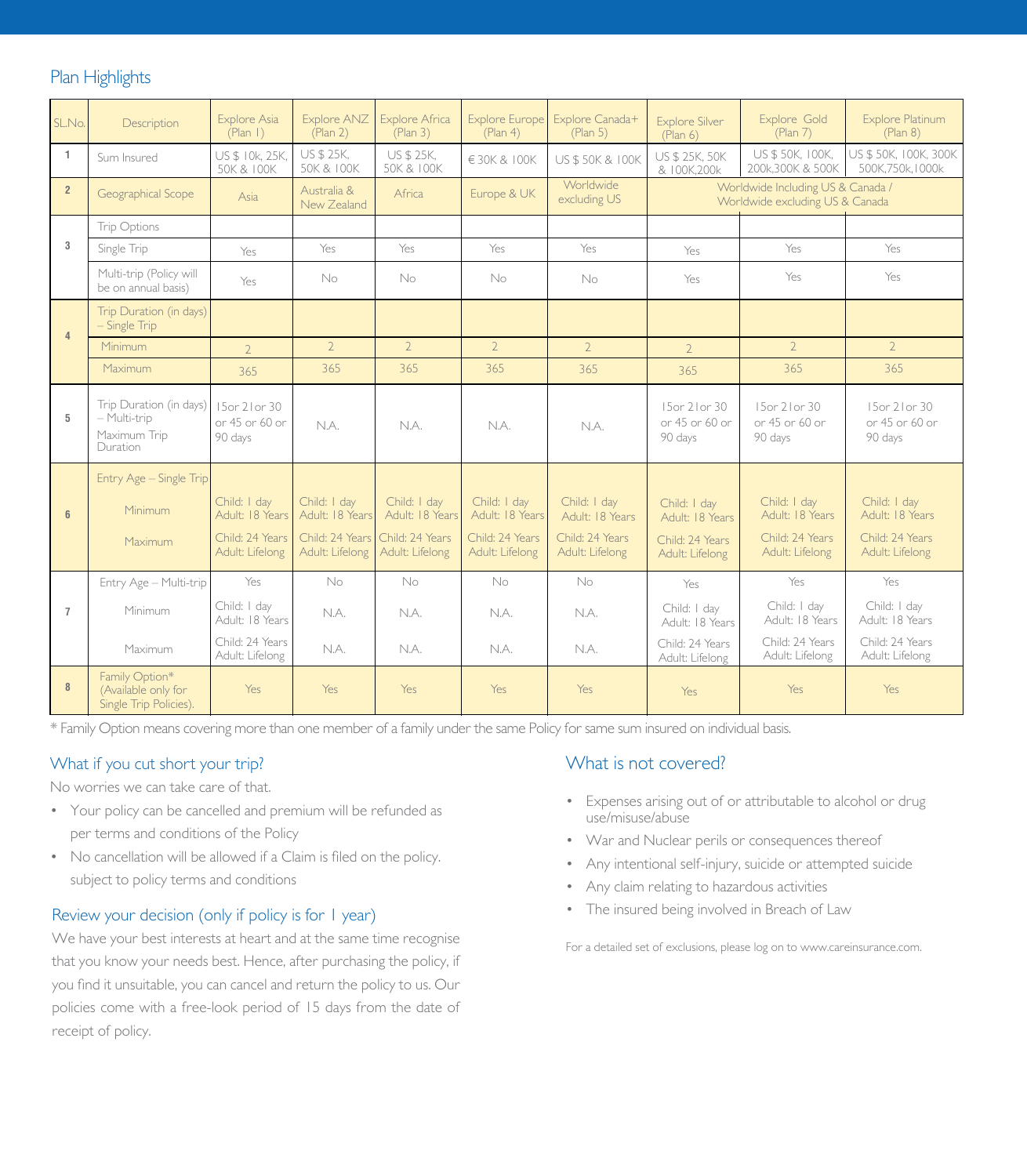#### Plan Options

| Plan Detail                                                           |                                  | Explore Asia                                                | <b>Explore Anz</b>                                          | <b>Explore Africa</b>                                    | <b>Explore Europe</b>                                       | Explore Canada+                                                     | <b>Explore Silver</b>                   | Explore Gold                                             | <b>Explore Platinum</b>                                 |
|-----------------------------------------------------------------------|----------------------------------|-------------------------------------------------------------|-------------------------------------------------------------|----------------------------------------------------------|-------------------------------------------------------------|---------------------------------------------------------------------|-----------------------------------------|----------------------------------------------------------|---------------------------------------------------------|
| Sub-limits applicable for<br>In-patient Care                          |                                  | ✓                                                           | ✓                                                           | ✓                                                        | ✓                                                           | ✓                                                                   | ✓                                       | ✓                                                        | No sub-limits restriction<br>under this plan by default |
| Benefit                                                               | Deductible/<br>TimeExcess        |                                                             |                                                             |                                                          |                                                             |                                                                     |                                         |                                                          |                                                         |
| Hospitalization<br><b>Expenses</b>                                    |                                  | ✓                                                           | ✓                                                           | $\checkmark$                                             | $\checkmark$                                                | ✓                                                                   | ✓                                       | $\checkmark$                                             | ✓                                                       |
| -In-patient Care                                                      | US \$ 100 / €75                  | Up to SI                                                    | Up to SI                                                    | Up to SI                                                 | Up to SI                                                    | Up to SI                                                            | Up to SI                                | Up to SI                                                 | Up to SI                                                |
| Out-patient<br>Treatment                                              | US \$ 100 / €75                  | Up to SI                                                    | Up to SI                                                    | Up to SI                                                 | Up to SI                                                    | Up to SI                                                            | Up to SI                                | Up to SI                                                 | Up to SI                                                |
| Daily Allowance                                                       | 2 days                           | US \$ 25 per<br>day, $max 5$<br>consecutive<br>days         | US \$ 25 per<br>day, max 5<br>consecutive<br>days           | US \$ 25 per<br>day, $max 5$<br>consecutive<br>days      | €25 per day,<br>max 5<br>consecutive<br>days                | US \$ 25 per<br>day, max 5<br>consecutive days                      | $\times$                                | US \$ 25 per day,<br>max 5<br>consecutive<br>days        | US \$ 25 per day,<br>max consecutive<br>5 days          |
| Compassionate<br><b>Visit</b>                                         | N.A.                             | X                                                           | X                                                           | $\times$                                                 | X                                                           | $\times$                                                            | $\times$                                | X                                                        | Up to US \$5,000                                        |
| Return of<br>Minor Child                                              | N.A.                             | $\times$                                                    | $\times$                                                    | $\times$                                                 | $\times$                                                    | $\times$                                                            | $\times$                                | $\times$                                                 | Up to US \$ 2,000                                       |
| Up-gradation to<br><b>Business Class</b>                              | N.A.                             | Up to US<br>\$1,000                                         | Up to US<br>\$1,000                                         | Up to US<br>\$1,000                                      | Up to €750                                                  | Up to US<br>\$1,000                                                 | $\times$                                | Up to US<br>\$1,000                                      | Up to US \$ 1,000                                       |
| Dental<br><b>Treatment</b>                                            | US \$ 100 / € 75                 | $Up$ to $US$<br>\$300                                       | Up to US<br>\$300                                           | Up to US<br>\$300                                        | Up to €300                                                  | Up to US<br>\$300                                                   | Up to US<br>\$300                       | Up to US<br>\$400                                        | Up to US \$500                                          |
| Personal<br>Accident                                                  | N.A.                             | US \$ 15,000                                                | US \$ 15,000                                                | US \$ 15,000                                             | € 10,000                                                    | US \$ 15,000                                                        | US \$ 15,000                            | US \$ 20,000                                             | US \$ 25,000                                            |
| Common Carrier<br><b>Accidental Death</b><br>and Disability           | N.A.                             | $\times$                                                    | $\times$                                                    | $\times$                                                 | $\times$                                                    | $\times$                                                            | $\times$                                | $\times$                                                 | US \$5,000                                              |
| Repatriation of<br><b>Mortal Remains</b>                              | N.A.                             | Up to US<br>\$10,000                                        | Up to US<br>\$25,000                                        | Up to US<br>\$10,000                                     | Up to €30,000                                               | Up to US<br>\$50,000                                                | Up to US<br>\$50,000                    | Up to US<br>\$50,000                                     | Up to US \$50,000                                       |
| Arrangement of<br>Emergency -<br><b>Medical Evacuation</b>            | US \$ 100 / € 75                 | Up to base<br>SI (part of<br>Policy SI)                     | Up to base<br>SI (part of<br>Policy SI)                     | Up to base<br>SI (part of<br>Policy SI)                  | Up to base<br>SI (part of<br>Policy SI)                     | Up to base<br>SI (part of<br>Policy SI)                             | Up to base<br>SI (part of<br>Policy SI) | Up to base<br>SI (part of<br>Policy SI)                  | Up to base<br>SI (part of<br>Policy SI)                 |
| <b>Trip Cancellation</b>                                              | N.A.                             | Up to US<br>\$1,000                                         | Up to US<br>\$1,000                                         | Up to US<br>\$1,000                                      | $Up$ to €750                                                | Up to US<br>\$1,000                                                 | N.A.                                    | Up to US<br>\$1,000                                      | Up to US \$ 1,000                                       |
| Trip Interruption                                                     | N.A.                             | Up to US<br>\$500                                           | Up to US<br>\$500                                           | Up to US<br>\$500                                        | Up to $\in$ 300                                             | Up to US<br>\$500                                                   | N.A.                                    | Up to US<br>\$500                                        | Up to US \$500                                          |
| <b>Trip Delay</b>                                                     |                                  | \$25 per<br>each set of<br>4 hours<br>delay; Up to<br>150\$ | \$25 per<br>each set<br>of 4 hours<br>delay; Up to<br>150\$ | \$25 per each<br>set of 4 hours<br>delay; Up to<br>150\$ | $\in$ 20 per each<br>set of 4 hours<br>delay; Up to<br>120€ | \$25 per each<br>set of 4 hours<br>delay; Up to<br>150 <sup>5</sup> | N.A.                                    | \$25 per each<br>set of 4 hours<br>delay; Up to<br>150\$ | \$25 per each set<br>of 4 hours delay; Up to<br>150S    |
| Loss of Checked-<br>in Baggage                                        | \$50/€30                         | Up to US<br>\$500                                           | Up to US<br>\$500                                           | Up to US<br>\$500                                        | Up to €300                                                  | Up to US<br>\$500                                                   | N.A                                     | Up to US<br>\$750                                        | Up to US \$ 1000                                        |
| Delay of Checked-<br>in Baggage                                       | 12 hours                         | US\$100                                                     | US \$ 100                                                   | US\$100                                                  | € 100                                                       | US\$100                                                             | N.A.                                    | US\$100                                                  | US \$ 100                                               |
| Loss of Passport<br>and/or<br>International<br><b>Driving License</b> | N.A.                             | US \$300;<br>Max. US \$<br>100 in case<br>of loss of IDI    | US \$300;<br>Max. US \$<br>100 in case<br>of loss of IDI    | US \$300;<br>Max. US \$ 100<br>in case of loss<br>of IDL | € 200;<br>Max. € 75 in<br>case of loss of<br>IDL            | US \$ 300; Max.<br>US \$ 100 in case<br>of loss of IDL              | N.A                                     | US \$ 300; Max.<br>US \$ 100 in case<br>of loss of IDL   | US \$300; Max. US \$100<br>in case of loss of IDL       |
| Personal Liability                                                    | US \$ 100 / € 75                 | Up to US\$<br>100,000                                       | Up to US\$<br>100,000                                       | Up to US $$$<br>100,000                                  | Up to €75,000                                               | Up to US $$$<br>100,000                                             | N.A.                                    | Up to US\$<br>100,000                                    | Up to US \$ 100,000                                     |
| <b>Hijack Distress</b><br>Allowance                                   | N.A.                             | \$100 per<br>day for max.<br>5 consecutive<br>days          | \$100 per day<br>for max.<br>consecutive<br>5 days          | \$100 per day for<br>max. 5<br>consecutive days          | €75 per day for<br>max. 5<br>consecutive days               | \$100 per day for<br>max. 5<br>consecutive days                     | N.A.                                    | \$100 per day for<br>max. 5<br>consecutive days          | \$100 per day for max. 5<br>consecutive days            |
| <b>Missed Flight</b><br>Connection                                    | 6 hours                          | Up to \$300                                                 | Up to \$300                                                 | Up to \$300                                              | Up to €200                                                  | Up to \$300                                                         | N.A.                                    | Up to \$300                                              | Up to \$300                                             |
| Automatic Trip<br>Extension                                           | as applicable<br>under Benefit I | $Up$ to $7$<br>consecutive<br>days                          | Up to 7<br>consecutive<br>days                              | Up to 7<br>consecutive<br>days                           | $Up$ to $7$<br>consecutive<br>days                          | $Up$ to $7$<br>consecutive<br>days                                  | $Up$ to $7$<br>consecutive<br>days      | $Up$ to $7$<br>consecutive<br>days                       | Up to 7<br>consecutive<br>days                          |

Optional Benefit - Life Threatening Condition due to PED and Refund of Visa Fee available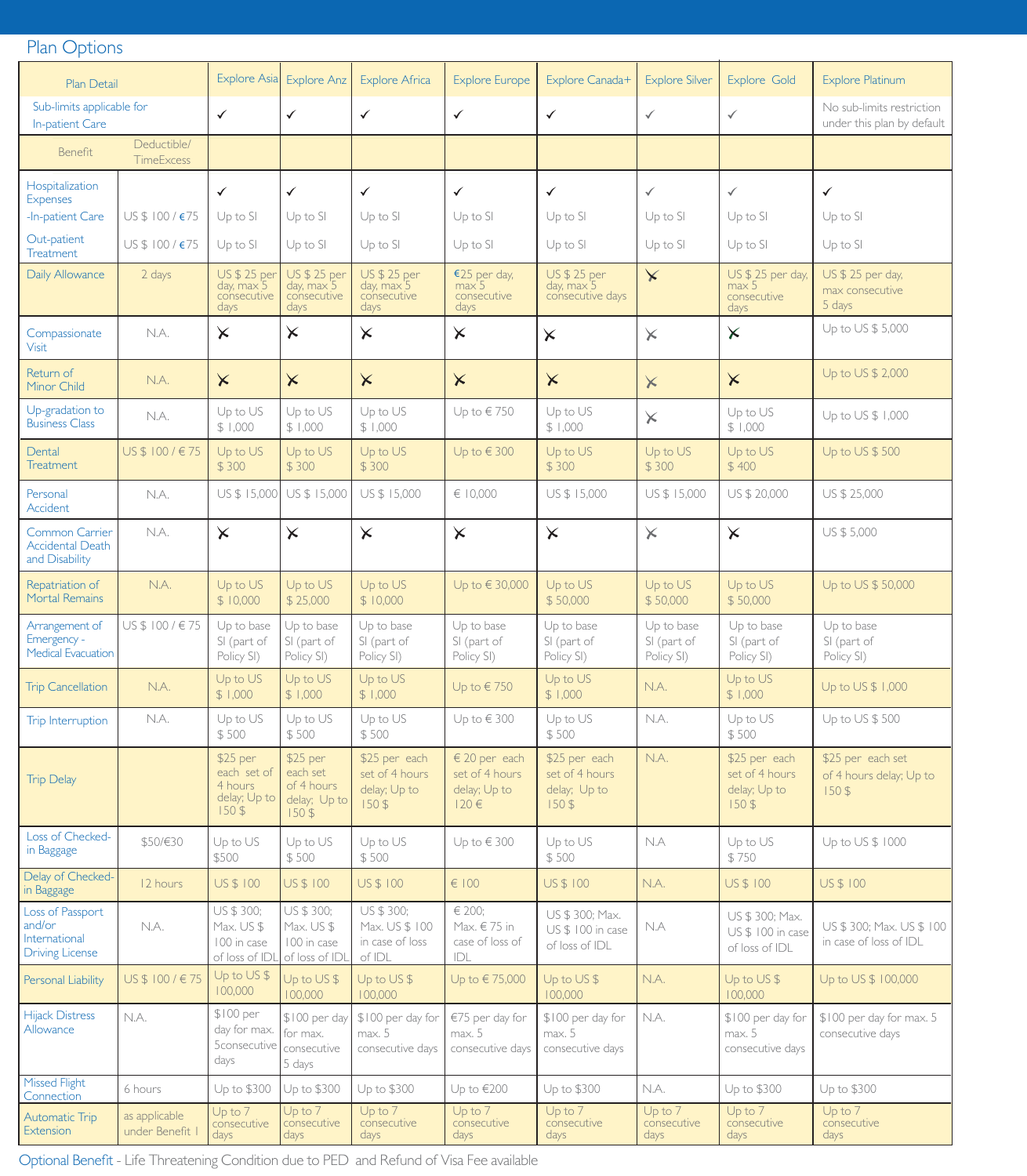#### No matter which part of the world you are, we're just a call away!

In case of Claim, notify us immediately on any of the below touch-points for hassle free processing and speedy settlements. Falck Global Assistance (Assistance Service Provider)

- USA & Canada: +1 844 301 3135 | +1 844 301 3146 (Toll Free) Any other country: +91 124 4498760 (Call Back Facility)
- $\boxtimes$  travelassistance@careinsurance.com

In case of reimbursement of claims, reach us at the below touch points Care Health Insurance Limited - Unit No. 604 - 607, 6th Floor, Tower C, Unitech Cyber Park, Sector-39, Gurugram-122001 (Haryana)

- 1800-102-4488 | 1800-102-6655
- 个 www.careinsurance.com
- $\boxtimes$  travelassistance@careinsurance.com (for claims)
- $\boxtimes$  customerfirst@careinsurance.com (for policy servicing)

#### Be it cashless settlement or reimbursement of medical expenses, we deliver on our promise of worry free experience!

#### Sub-limits

| <b>Medical Expense</b>                                   | Sub-limit                                                                                     |
|----------------------------------------------------------|-----------------------------------------------------------------------------------------------|
| Room Rent including boarding<br>and lodging              | 1.5% of the Sum Insured subject to a maximum<br>of US \$ 2,000 per day / € 1,500 per day      |
| <b>ICU Charges</b>                                       | 2% of the Sum Insured subject to a maximum<br>of US \$3,000 per day / € 2,250 per day         |
| Operation Theatre charges<br>(including Surgeon Charges) | 10% of the Sum Insured subject to a maximum<br>of US \$ 20,000 per Claim / € 15,000 per Claim |
| Anestesia                                                | 25% of the surgery cost payable                                                               |
| Ambulance Services                                       | US \$ 500 per Claim / € 375 per Claim                                                         |
| Diagnostics and Radiology<br>Services                    | US \$ 1,000 per Claim / € 750 per Claim                                                       |
| Medical Practitioners visit fees                         | US \$ 100 per visit / $\in$ 75 per visit subject to<br>maximum of 10 visits per Claim         |
| Miscellaneous Expenses                                   | US \$ 1,000 per Claim / € 750 per Claim                                                       |

For the purpose of application of the above limits :

- (i) Surgery includes operation theatre charges, surgeon fees, implant charges and all other associated charges.
- (ii) Ambulance Services include cost of transportation of the Insured Person to the nearest Hospital and paramedic services.
- (iii) Miscellaneous Expenses includes but not limited to the cost of medicines, pharmacy or drugs supplies, nursing charges, external medical appliances as prescribed by a registered Medical Practitioner as necessary and essential as part of the treatment on actuals, blood storage and processing charges and any other services which are not specified above.

#### Care Health Insurance Limited

Care Health Insurance is a specialized Health Insurer offering health insurance services to employees of corporates, individual customers and for financial inclusion as well. With Care Health Insurance's operating philosophy being based on the principal tenet of 'consumer-centricity', the company has consistently invested in the effective application of technology to deliver excellence in customer servicing, product innovation and value-for-money services.